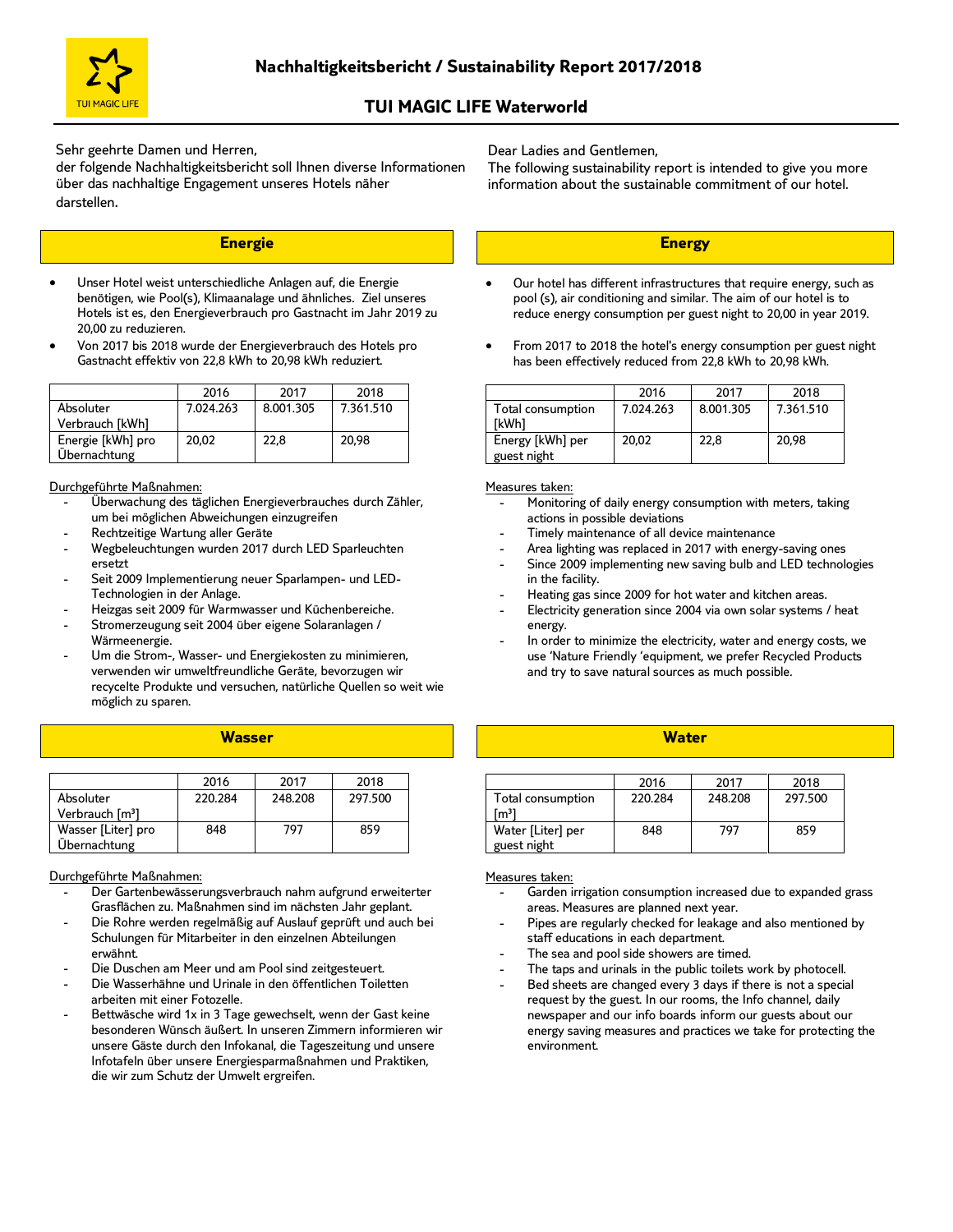# **Abfall**

Mit 1.47 kg Abfall pro Übernachtung konnten wir zwar die Menge im Vergleich zu den Vorjahren bereits signifikant reduzieren. Es liegt uns am Herzen diese in den kommenden Jahren weiter zu reduzieren. Von 2017 auf 2018 konnte unser Hotel die Abfallmenge pro Gast und pro Übernachtung effektiv von 1.48 kg auf 1.47 kg reduzieren.

|                      | 2016 | 2017 | 2018 |
|----------------------|------|------|------|
| Abfallaufkommen [kg] | 1.20 | 1.48 | 1.47 |
| pro Übernachtung     |      |      |      |

#### Durchgeführte Maßnahmen:

- Sensibilisierung der Gäste Müll zu trennen.

- Regelmäßige Trainings der Mitarbeiter zur ordnungsgemäßen Abfalltrennung.
- Wertstoffe wie Papier, Plastik etc. wird von zertifizierten Unternehmen abgeholt.
- Im Einkaufsprozess werden statt der Einwegprodukte großverpackte Produkte bevorzugt.
- Verwendung von Wasserspendern in Gästebereichen, sowie Aufhebung von Strohhalmen in den Bars, zur Reduzierung von Kunststoffprodukten

### **Mitarbeiter**

 Eine hohe Arbeitszufriedenheit ist ein wichtiges Ziel für unser Hotel. Dies bedingt eine faire Bezahlung sowie eine ausgeglichene Work-Life Balance für alle Mitarbeiter. Zudem haben wir uns als Ziel gesetzt, dass wir im Jahr 2019 eine Frauenquote von 40% erreichen. Die Frauenquote liegt gegenwärtig bei 32%. Unser Hotel beschäftigt momentan 45 Mitarbeiter aus 10 Nationen.

Durchgeführte Maßnahmen:

- Regelmäßige Trainings zu Umweltschutz, Nachhaltigkeit und Compliance.
- Schulungs- und Weiterbildungsprogramme für Mitarbeiter
- Befragung zur Mitarbeiterzufriedenheit

## **Einkauf**

 Eines der Hauptziele von unserem Hotel ist es die lokale Wirtschaft zu stärken. Hierbei haben wir uns als Ziel gesetzt beim Einkauf umweltfreundliche und Lokale Produkte zu bevorzugen, bis zu 95% bevorzugen wir Lokale Lebensmittel Produkte. Wir pflegen einen intensiven Kontakt zu unseren Lieferanten. In dem Bezug folgen wir bereits eine nachhaltige Einkaufsanweisung.

Durchgeführte Maßnahmen:

- Fokus auf nachhaltige und umweltfreundliche Produkte aus der Region.
- Regelmäßiger Austausch mit unseren wichtigsten Lieferanten.

### **Waste**

With 1.47 kg of waste per guest night, we are able to significantly reduce the amount compared to previous years. It is important for us to further reduce these in the coming years. From 2017 to 2018, our hotel has effectively reduced the amount of waste per guest and night from 1.48 kg to 1.47 kg.

|                               | 2016 | 2017 | 2018 |
|-------------------------------|------|------|------|
| Waste [kg] per<br>guest night | .20، | 1,48 | . 47 |

#### Measures taken:

- Sensitize the guests to separate waste.
- Regular training of employees for proper waste separation.
- Recyclables such as paper, plastic etc., are collected by certified companies.
- Large-packaged products are preferred instead of disposable products in the purchasing process.
- Use of water dispensers in guest areas and abolition of straws in bars, to reduce plastic products

### **Employees**

High job satisfaction is an important goal for our hotel. This requires a fair payment and a balanced work-life balance for all employees. We also set ourselves the goal of achieving a female quota of 40% in 2019. The female quota is currently at 32%. Our hotel currently employs 45 employees from 10 nations.

#### Measures taken:

- Regular training on environmental protection, sustainability and compliance.
- Training and education programs for employees
- Survey regarding the employee satisfaction

### **Procurement**

 One of the main goals of our hotel is to strengthen the local economy. Here, we have set ourselves the goal to prefer the purchasing of environment friendly and local food and beverage products. 95% of our food comes from the region. Moreover, we maintain intensive contact with our suppliers. We have already a sustainable purchasing instruction in place.

#### Measures taken:

- Focus on sustainable and environmentally friendly products from the region.
- Regular exchange with our main suppliers.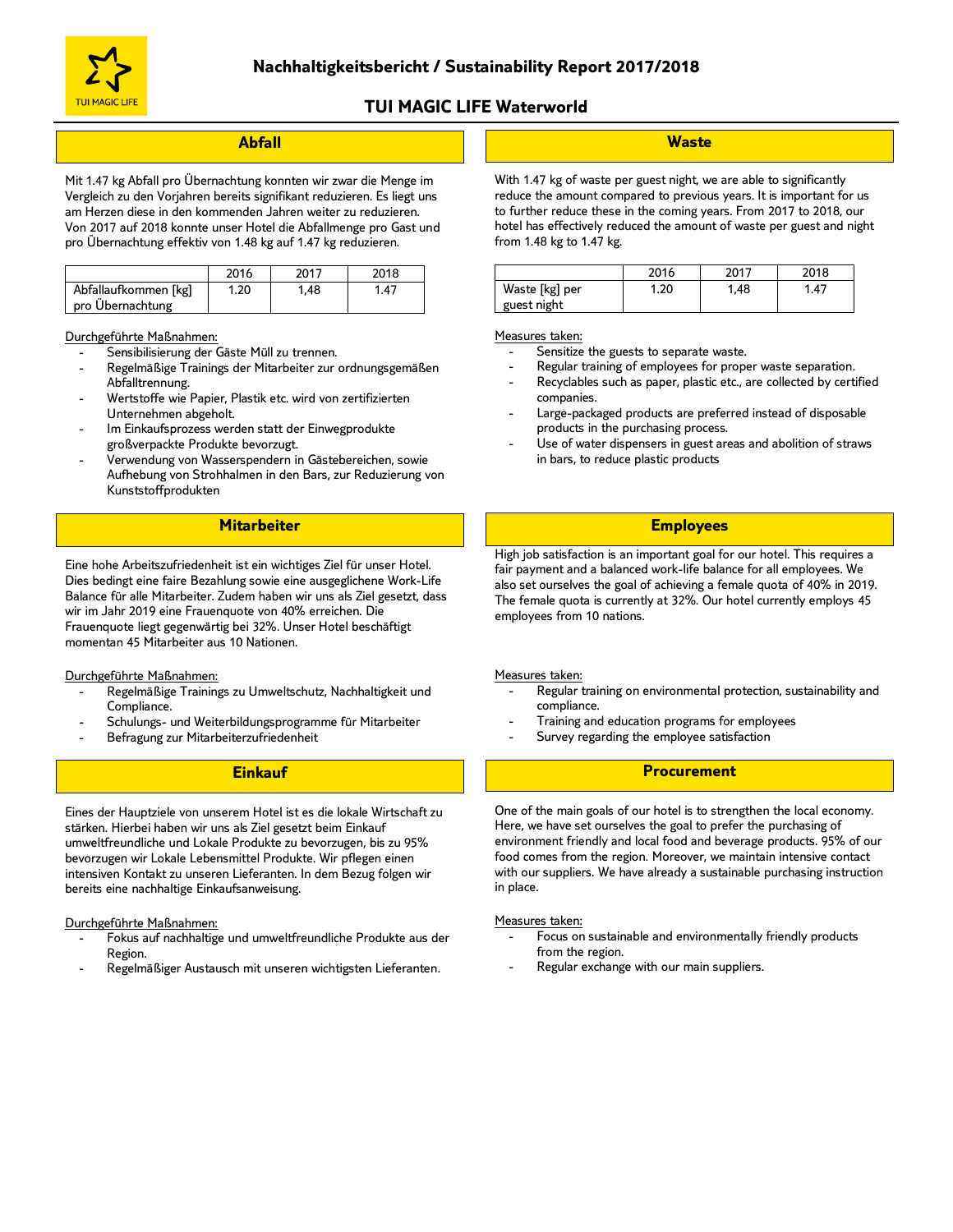

# **Unsere Gäste**

Eine intakte Natur sowie ein angenehmes Umfeld ist uns ein großes Anliegen, auch für unsere Gäste. Auf Wunsch sind Gespräche zwischen Gästen und Nachhaltigkeitsverantwortlichen jederzeit möglich, um Fragen zum Thema Nachhaltigkeit zu erläutern oder zu beantworten.

Unsere Gäste sind jederzeit dazu eingeladen, sich an einigen unseren Umweltmaßnahmen und Nachhaltigkeitsaktivitäten zu beteiligen (wie z.B. Beach-Clean-Ups, Umwelttour Aktivität etc.). Hinweise finden sich in den Zimmern sowie in der Lobby oder an der Rezeption.

Wir kommunizieren unsere Aktivitäten vor Ort über verschiedene Kanäle, z.B. App, Tageszeitung, Broschüren, Aushänge, Magic Radio Durchsagen etc.

# **Unser Engagement**

- Sammeln von Spendengeldern für die TUI Care Fundation
- Jährlich mindestens zweimal im Jahr Blutspende.
- Unterstützung von lokalen Organisationen, z.B. Corporate Volunteering
- Strandreinigungs-Aktionen
- Mit der Sammlung der blauen Deckel erhalten wir von TOFD Rollstühle.
- Spende von bestimmten Einrichtungen an Lokale Stiftungen. (Mitgliedschaft in der 'Türkei's Can' Kampagne

### **Zertifikate und Auszeichnungen**

- Travelife 2018-2020
- TUI Umwelt Champion 2019
- TUI Holly 2019
- Blue Flag 2018
- Green Star
- WWF Dolphin Adoption of a Child (2014)
- TUI-Animal Friendly Hotel (2015)
- CLEAN POOL CERTIFICATION (2013-2018)

### **Politik**

Als leitendes Management verpflichten wir uns:

- Um die Effektivität und Effizienz unserer Managementsysteme kontinuierlich zu verbessern und eine zufriedenstellende, Kundenzufriedenheit durch verantwortungsbewusste, ehrliche, prinzipielle Vorgehensweise und professionelles Management sicherzustellen, und so den Ruf unseres Unternehmens, in der Hotellerie tätigen ständig zu schützen und zu steigern.
- Die Dienstleistungen erbringen, die den aktuellen und zukünftigen Erwartungen unserer Kunden entsprechen, indem sie die Entwicklungen in der Branche verfolgen. Effizientes Arbeiten ohne Abstriche bei der Qualität. Durch die Zusammenarbeit mit unseren Lieferanten und der Anwendung des Win-Win-Konzeptes im Rahmen der Managementsysteme, die in unseren Einrichtungen angewendet werden, soll dies gegenseitigen Wert schaffen. Um Entscheidungen in dieser Richtung zu treffen und auch umzusetzen bedeutet es die Hauptrolle zu übernehmen, um das Bewusstsein unserer Mitarbeiter, Gäste und der örtlichen Bevölkerung zu schärfen und deren Nachhaltigkeit mit sozialem Verantwortungsbewusstsein unserer Marke sicherzustellen. Schaffung einer angemessenen Infrastruktur in Bezug auf unsere Dienstleistungen, Produkte und deren Sicherstellung, dass Prozesse von der Farm bis zur Gabelung unter Kontrolle gehalten werden, um so die effektivste Implementierung des Food Safety

# **Our guests**

A sound nature as well as a pleasant environment is one of our concerns, also with regard to our guests. On request, discussions between guests and sustainability managers are possible at any time to explain or answer questions about sustainability.

Our guests are always invited to participate in some of our environmental and sustainability activities (such as: Beach-Clean Ups , Environmental tour event, etc.). Notifications can be found in the rooms as well as in the lobby or at the reception.

We communicate our activities locally via different channels, e.g. App, newspaper, brochures, notice-boards Magic Radio announcement etc.

### **Engagement**

- Collection of donations for the TUI Care Foundation
- Yearly at least two times a year blood donation.
- Support of local organizations, e.g. via corporate volunteering
- Beach-Clean-Up activities (JUST DO IT)
- We collect blue caps. Which we send to TOFD and get instead of the blue caps disabled chairs.
- Donation of old equipment to local organizations.
- WWF (Membership in the Turkey's Canı campaign.

### **Certificates and awards**

- Travelife 2018-2020
- TUI Umwelt Champion 2010-2019
- TUI Holly 2019
- Blue Flag 2008- 2018
- Green Star
- WWF Dolphin Adoption of a Child (2014)
- TUI-Animal Friendly Hotel (2015)
- CLEAN POOL CERTIFICATION (2013-2018)

### **Policies**

As a Senior Management we commit to undertake:

- To continuously improve the effectiveness and efficiency of our Management Systems and ensure amiable customer satisfaction by applying responsible, honest, principled approach and professional management. To constantly protect and increase the reputation of our company operating in the hospitality industry.
- To render the services that meet our customers' current and future expectations by following the developments within the sector. To work efficiently without compromising quality. To create mutual value within the framework of the management systems applied on our facilities by cooperating with our suppliers and applying the win-win concept. To undertake the primary role in raising awareness among our employees, guests and the local community and ensuring its sustainability with the sense of social responsibility brought by our brand, and make and apply the decisions regarding this direction. To create an appropriate infrastructure with regard to our services and products and ensure that from-farm-to-fork processes are kept under control in order to provide the most effective implementation of Food Safety Management System within the scope of national and international regulations and Food Safety Management System standard to comply within the requirements of existing International and National Legislation and Environmental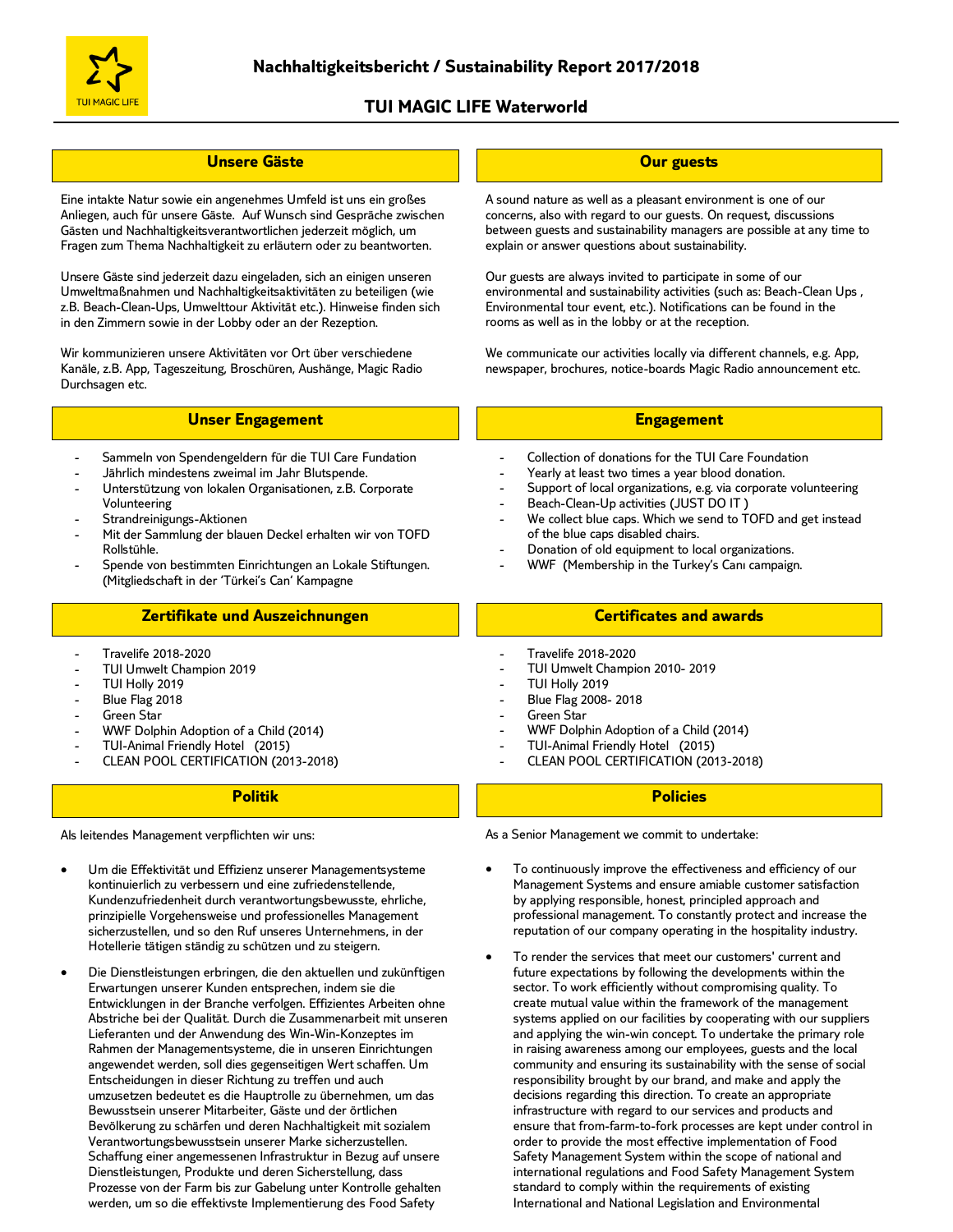

Management Systems im Rahmen der nationalen, internationalen Vorschriften und des Lebensmittelsektors zu gewährleisten. Sicherheitsmanagementsystemstandard, der den Anforderungen der bestehenden internationalen und nationalen Gesetzgebungsund Umweltmanagementsystemstandards entspricht, die durch unsere Aktivitäten verursachte Verschmutzung minimiert, technologische Entwicklungen aufmerksam verfolgt und umsetzt, um damit die ordnungsgemäße Nutzung der natürlichen Ressourcen sicherzustellen; wir teilen unsere Anstrengungen zum Schutz der Umwelt mit unseren Mitarbeitern, Gästen, Lieferanten und der Gemeinschaft; Festlegung von Zielen zur kontinuierlichen Verbesserung, Durchführung der erforderlichen Forschung, Planung und Anwendung im Hinblick auf die Grundsätze des Schutzes der biologischen Vielfalt und des Energieeffizienzzyklus.

- Entschlossen zu sein und sich kontinuierlich zu bemühen, um die Negativität durch Berücksichtigung der Gesundheit und Sicherheit unserer Mitarbeiter und Kunden zu minimieren, unabhängig von Sprache, Religion, Rasse oder Geschlecht.
- Die Weiterbildung unserer Mitarbeiter wird stetig fortgesetzt, indem es als ein nie endender Prozess wahrgenommen wird und als Zufriedenheit und Partizipation unserer Mitarbeiter bewertet wird.

Management System Standards, minimize the amount of pollution arising from our activities, closely follow and implement technological developments in order to ensure the proper use of natural resources; share our efforts towards protection of the environment with our employees, guests, suppliers and the community; identify targets to ensure continuous improvement, conduct the necessary research, design and application with regard to the principles of protection of biodiversity and energy efficiency cycle.

- To endeavour to be decisive and have continuous efforts, in order to minimize any negativity by taking consideration of health and safety of our employees and customers no matter what language, religion, race or gender.
- To continue with the training of our employees by perceiving it as a never ending process and through valuing our employees' satisfaction and participation.